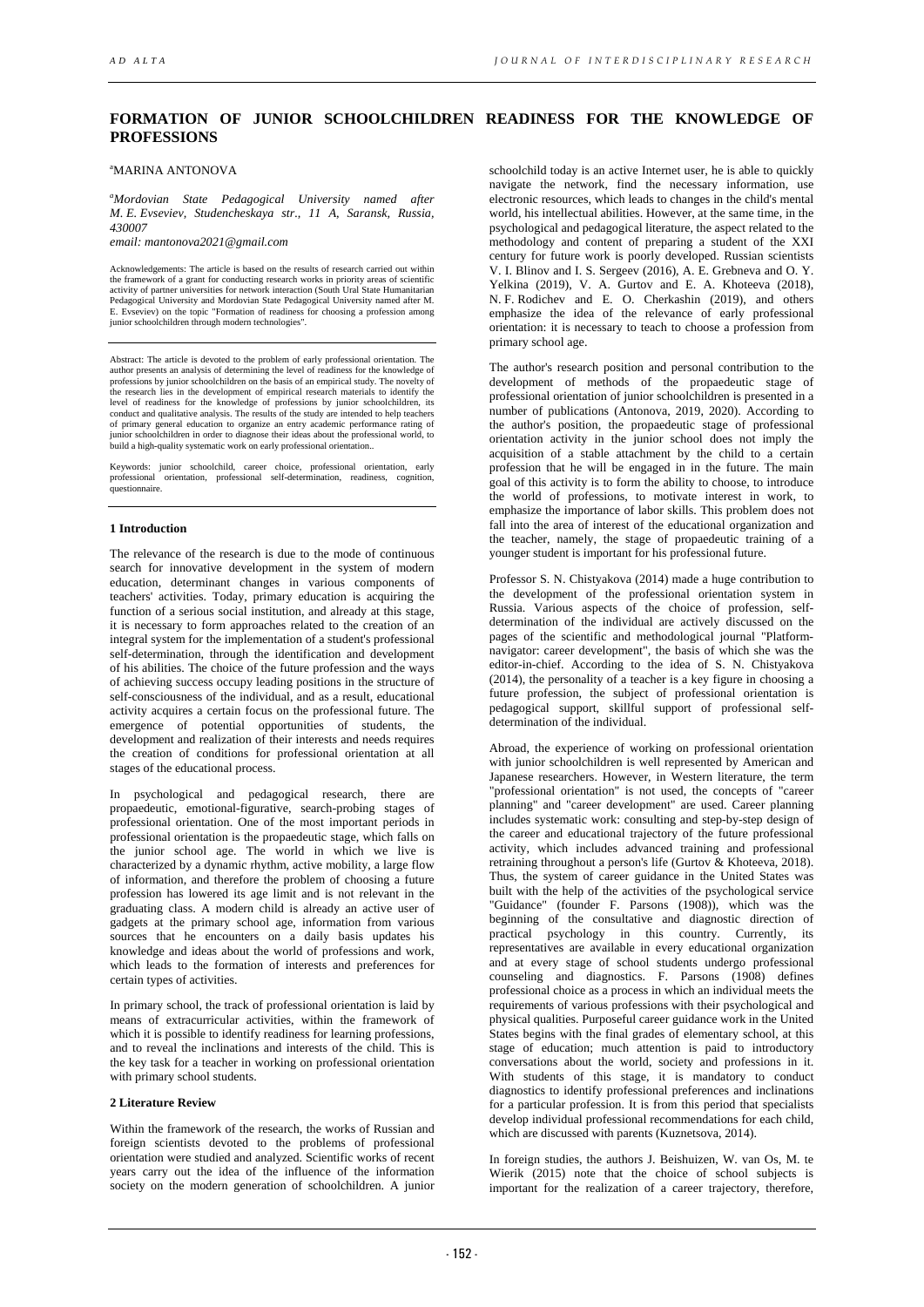already in the final grade of junior school, it is necessary to understand which disciplines will be major in the middle stage of education. N. Arif, H. Hadiyanto, A. Mukminin, F. Failasofah, N. Fajaryani, A. Habibi (2017) actualize the importance of early professional orientation for the formation of readiness to choose a future profession.

In Japan, career guidance in modern schools is an integral part of the educational process, starting from the lower grades. At this initial stage, the professional orientation of students is being laid and the formation of readiness for choosing a profession in the future is underway. During their classes, children not only expand their horizons, but also train the ability to selfknowledge, learn to process information about professions, since an important principle of career guidance for schoolchildren is the development of the ability to analyze professions. In the system of career guidance work of Japanese schools, it is valuable to use practical tests to control the level of work experience of each student, to assess personal abilities and individual characteristics in the really created conditions of various professions. By the graduation stage, young people clearly understand who they want to become and why, what professional and personal qualities they have for this and in what conditions they will work (Tolstoguzov, 2015).

The experience of Germany in career guidance is presented in the article by H. Kress (2019). The author shows how professional orientation, closely correlating with social policy, has become a strategic tool for the economy and professional development of personnel, both in the private and public sectors.

The positive experience of career guidance work abroad, of course, needs to be adopted and adapted into the system of specialized training of Russian schools.

## **3 Research Methodological Framework**

Junior schoolchildren are still chronologically far from choosing a profession, but competent systematic work on professional orientation will be the basis on which the interests and desires of graduates will be formed in the future. In this regard, accessible and understandable information about the world of work and professions, on the part of the teacher, and the willingness to learn it, on the part of the student, is the starting point of the route. The purpose is to determine the level of readiness for the knowledge of professions in junior schoolchildren.

The tasks are:

- 1. to investigate modern psychological and pedagogical approaches to early professional orientation and diagnostics;
- 2. to present a pedagogical resource of extracurricular activities in the track of professional orientation;
- 3. to develop a questionnaire for primary school students to identify the level of readiness to learn professions;
- 4. to determine the system of criteria and indicators of children's readiness to learn professions;
- 5. to diagnose the level of formation of readiness of junior schoolchildren to learn the world of work and professions;
- to process and interpret the results of the study.

The following methods are used to solve specific research tasks:

- *integrative*, which contributes to the unification of methods of pedagogy and psychology for the theoretical study of problems of early professional orientation;
- *comparative,* for a comparative analysis of the concepts and ideas of Russian and foreign scientists on the studied problem;
- *empirical:* survey of primary school students;<br>methods of quantitative and statistic
- *methods of quantitative and statistical analysis*, generalization and systematization of survey data, mathematical data processing.

In order to determine the level of readiness for the knowledge of professions by junior schoolchildren, an empirical study was conducted, it took place on the basis of seven general education

organizations of the city of Saransk in the third grades of primary school: Municipal Educational Institution "Gymnasium No. 29", Municipal Educational Institution "Lyceum No. 26", Municipal Educational Institution "Lyceum No. 7", Municipal Educational Institution "Secondary General Education School No. 2", Municipal Educational Institution "Secondary General Education School No. 35", Municipal Educational Institution "Secondary General Education School No. 37", Municipal Educational Institution "Secondary General Education School No. 41".

The study was conducted in 3 stages: 1) preparation of a package of diagnostic material necessary for studying the level of formation of readiness for learning the world of professions by junior schoolchildren; 2) conducting a questionnaire; 3) processing the results and their analysis. This study involved 293 primary school students aged 9 years.

The survey was conducted in a group form in writing, on special forms. The questionnaire was developed taking into account age characteristics for primary school students, and included questions for assessing cognitive (the presence of ideas and knowledge about professions and practical activities of a person), motivational (the presence of interest in studying professions), emotional (the presence of a response at the level of pleasure and experiences from learning human professions) and behavioral (the presence of practical experience) components of readiness to learn professions. The questionnaire consisted of closed questions, with two possible answers, which were adequate in terms of wording for junior schoolchildren to understand. In total, the questionnaire contained 12 questions and had standardized characteristics when processing the received data. According to the sum of the points scored, the conclusion was made about the formation of the components and the general readiness for learning professions in junior schoolchildren.

## **4 Results and Discussion**

The success and correctness of choosing a future profession depends on how prepared this decision is. A detailed, systemically organized professional orientation from the first to the final grade plays a key role in this issue. Professional orientation is understood as an informational and organizational set of measures aimed at the process of choosing a future profession, in accordance with the desires, inclinations, abilities of a person and taking into account the social needs of society. Preparation for choosing a profession is also important because it is an integral part of the comprehensive and harmonious development of the individual, and it should be considered in unity and interaction with the moral, labor, intellectual, aesthetic and physical improvement of a person.

Modern approaches to choosing a profession in the context of professional orientation activities for schoolchildren carry out the idea of preparing a person as a subject of future professional activity. This means that professional orientation does not imply an unambiguous choice of a school profession for life, but forms in him the ability to be ready to make a choice (selection) of his professional future, with the understanding that it is in this area that he can fully realize himself and get moral and material satisfaction (Romanov, 2020, p. 164). The readiness of a student to choose a profession is interpreted as a complex integral state of a person, characterized by a set of moral and psychological qualities of a person that enable him to realize his capabilities, abilities and his attitude to a certain professional activity (Tambovkina, 1999, p. 71).

The system of professional orientation was developed by prominent Russian scientists and has a certain structure, its main components are professional education, professional consultation, professional selection, professional training, professional adaptation, professional education (Chistyakova, 2014). It is with professional education, according to the authoritative opinion of Professor S. N. Chistyakova (2014, p. 104), that early professional orientation should begin, during which students receive specific knowledge about a particular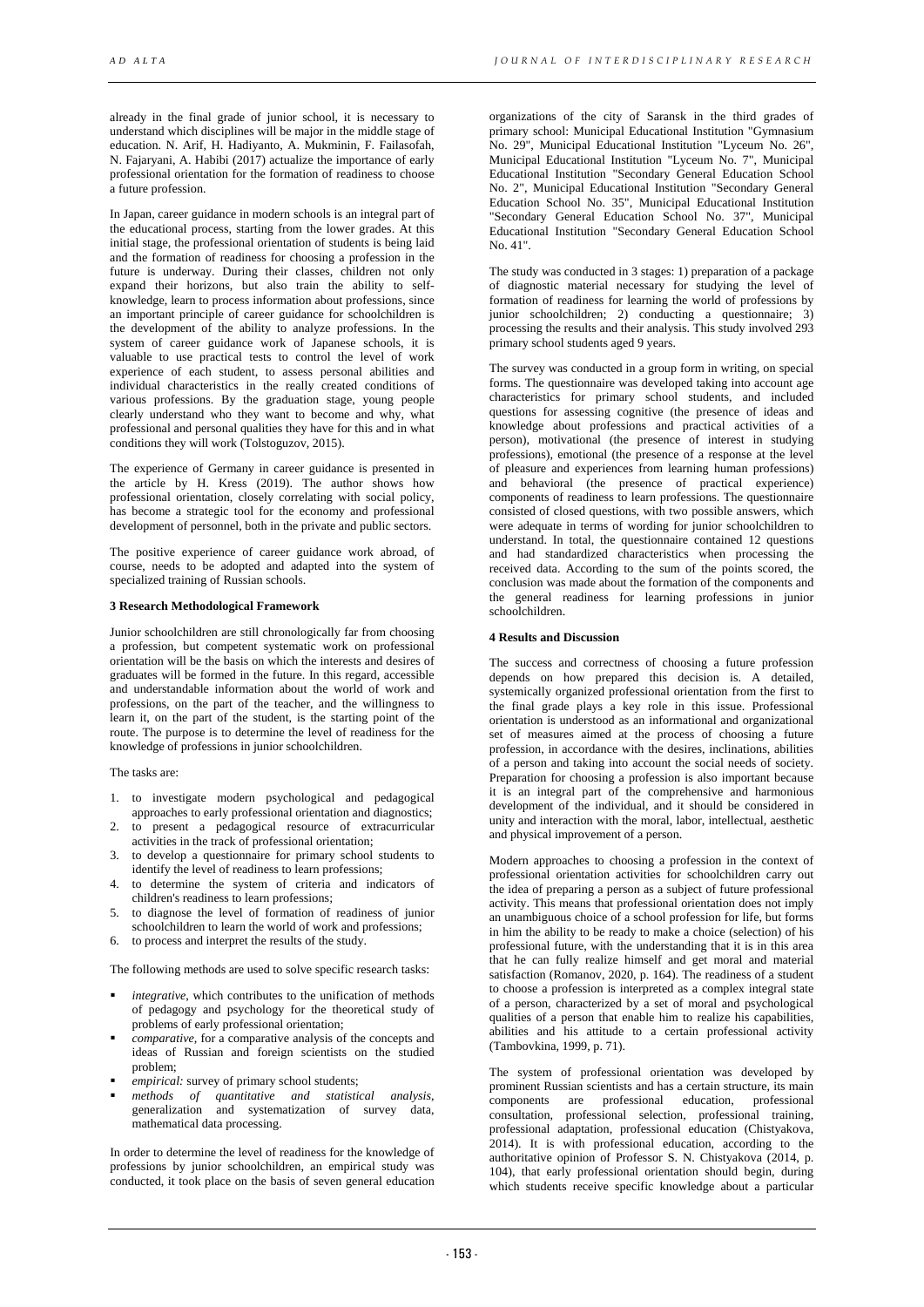field of work. In the key of this idea, we conducted a study designed to determine: is a junior schoolchild ready to learn professions? The conducted research is a kind of input control for the further development of systemic measures for professional orientation in primary schools.

The empirical results of the survey of junior schoolchildren are presented in Table 1 and Figures 1, 2.

According to the results of Table 1 and Figure 1, the ratio of the levels of development of the components of readiness for learning professions by schoolchildren is shown; most children have an above-average assessment of the emotional (90.1 %), cognitive (72.4 %), behavioral (67.5 %) and motivational (90.1 %) content of this readiness. The interpretation of these data demonstrates that junior schoolchildren like to study people's professions, they can tell about them themselves, they want to learn about the spheres of professional activity and they have their own little experience in any practical field.

All components (Fig. 1) have an insignificant percentage of their lack of formation in the respondents, which can be explained by the limitations of such children in social contacts (communication with peers, visits to additional education organizations, hyperprotection in the family, etc.), the lack of opportunity to discuss the topic of professions with adults, low intellectual development and other reasons.

The data in Table 1 and Figure 1 demonstrate the predominance of the formation of the emotional and motivational components of readiness to learn professions at an above-average level (90.1% each), this is explained by the fact that junior schoolchildren have a lively emotional response to topics that are interesting to them, differ in novelty, usefulness, brightness. Extracurricular activities for professional orientation meet these requirements, provide an opportunity to learn professions and are positively evaluated by junior schoolchildren.

| Table 1 Readiness level of junior students for the knowledge of |  |  |  |
|-----------------------------------------------------------------|--|--|--|
| professions                                                     |  |  |  |

| Levels of formation |        |                                       |  |
|---------------------|--------|---------------------------------------|--|
| <b>Below</b>        |        | Above                                 |  |
| average             |        | average                               |  |
| 4.8%                |        | 90,1%                                 |  |
| (14)                |        | (264)                                 |  |
| 4.1 %               | 23,5 % | 72,4 %                                |  |
| (12)                | (69)   | (212)                                 |  |
| 3.8%                | 28,7%  | 67,5%                                 |  |
| (11)                | (84)   | (198)                                 |  |
| 4.4 %               |        | 90,1%                                 |  |
| (13)                |        | (264)                                 |  |
| $2,4\%$ (7)         | 20,5 % | 77,1 %                                |  |
|                     | (60)   | (226)                                 |  |
|                     |        | Average<br>$5.1\%$ (15)<br>5,5 % (16) |  |

*Source: compiled by the author*

It can also be noted that younger schoolchildren quite objectively demonstrate knowledge about professions of various contents (cognitive component) and the ability to do something in a particular practical activity (behavioral component) at their age level. The percentage of their formation is slightly lower than the emotional and motivational components. This indicates that, in accordance with their age characteristics, the personality of a primary school student is aimed at expanding his horizons and developing motivation to achieve success in educational activities.

Figure 1 The ratio levels of readiness components development by junior schoolchildren for the knowledge of professions, %



*Source: compiled by the author*

In the context of the interpretation of the data in Table 1 and Figure 2, there is also a positive assessment of the formation of readiness of junior students for the knowledge of professions at an above-average level (77.1 %). This indicates the positive potential of the child's personality to master ideas and knowledge about the world of professions. Such children respond emotionally to professional orientation topics, they are interested in them and cause a desire to try themselves in this sphere. Junior students successfully simulate practical situations, participate in role-play games, simulations.

The results show that 20.5 % of respondents have an average level of readiness to learn professions. This part of junior schoolchildren is distinguished by personal mental characteristics, their interest and need for classes about professions is stimulated by adults, and not by internal beliefs. They can also participate in professional orientation classes with pleasure, provided that they are conducted brightly and interestingly.

Figure 2 Levels of readiness formation by junior students for the knowledge of professions



*Source: compiled by the author*

The survey analysis revealed respondents with low indicators (2.4 %) of general readiness to learn professions. There are few of them, but they are there and they note in the questionnaire that they do not like many professions and do not understand them; there is no desire to do this at all. The children indicated that they do not know who they would like to become, who their parents work for, there is no additional employment in their free time. These answers demonstrate the narrow outlook of children, the poverty of emotional communication, the disorganization of their leisure activities, and lack of a motivator in the person of a significant adult.

#### **5 Conclusion**

To design a successful professional future, it is important for a child to have information about the world of professions already at the stage of primary school age. The situation of constant mental experimentation ("I want to be a cook", "I will be a teacher", "when I grow up I will be a programmer"), associated with various choices, is characteristic of junior schoolchildren and requires readiness to get acquainted with professions, the act